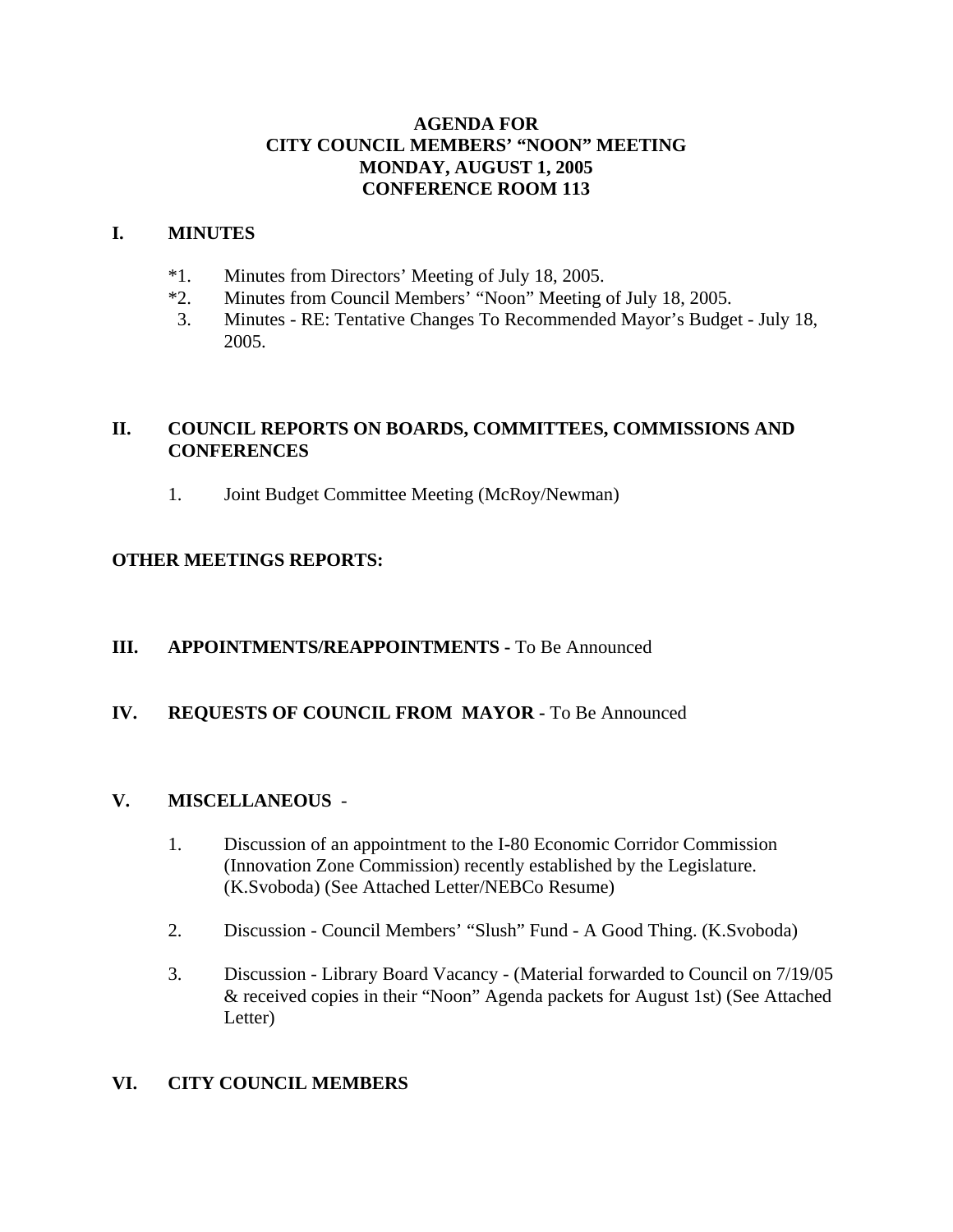## **VII. MEETINGS/INVITATIONS -**

- 1. NeighborWorks Lincoln-2005 Community Build Day event on Friday, August 12, 2005 at the site of our newest High School House,  $1233 S$ .  $16<sup>th</sup>$  Street, to recognize the contributions of our financial partners-the event will begin at 9:00 a.m. with a press conference; following the press conference at 9:30 a.m. there will be tours of the home while volunteers from our financial partner organizations will be "digging in" to help landscape the property; Pizza will be available to all at  $11:00$  a.m. - RSVP by August  $8<sup>th</sup>$  to 476-5422 or by e-mail -(See Invitation)
- 2. Retirement Coffee for Sharon Porter, City Finance Department (29 years) on Wednesday, August 17, 2005 from 2:00 p.m. to 4:00 p.m. - Outside the Mayor's Office - (See Invitation)
- 3. Invited to an informal open house on Thursday, August 4, 2005 to discuss Lincoln Electric System's (LES) plans to build electrical facilities Northwest of Lincoln, Nebraska - At Lincoln Electric System, Service Center, 2620 Fairfield Street - Anytime between 6:00 p.m. & 9:00 p.m. - (See Letter of Invitation)
- 4. Lower Platte River Corridor Alliance, Water Quality Open 2005 Golf Outing & Educational Excursion on Thursday, September 1, 2005 at Quarry Oaks Golf Course (near South Bend), 16600 Quarry Oaks Drive, Ashland, Nebraska - 10:00 a.m., Presentation - 11:00 a.m., Check-In - 12:30 p.m., Tee-Off; - Fee \$65.00 person (Registration fee due prior to checking-in) - RSVP before August  $25<sup>th</sup>$  - (See Invitation)
- 5. The First Annual Outsider Arts Festival-Artists On The Edge special event on Thursday, August 4, 2005 at The Loft at the Mill (next to Modern Arts Midwest Gallery), 800 P Street,  $3<sup>rd</sup>$  Floor - 6:00 p.m., Gallery viewing, poetry reading, and the film hysterical mind by Mike Kula - 7:00 p.m., View the award-winning film Out of the Shadow - Free Admission - (See Invitation)
- 6. Invitation to participate at the 2005 Red Cross Appreciation Day fundraiser ("Pass the Bucket") on Saturday, September 17, 2005 at Memorial Stadium during the Nebraska vs. Pittsburgh football game - (See Invitation)
- 7. Health Partners Initiative (HPI) invites your participation in a community forum where the primary topic will be access to health care for undeserved groups. On Monday, August 29, 2005 from 8:00 a.m. to 1:00 p.m. at Cooperative Extension Conference Center, 444 Cherry Creek Road (Complimentary Lunch provided) - RSVP by August 22<sup>nd</sup> to Morgan Wright at 441-4672 or by e-mail - (See Invitation)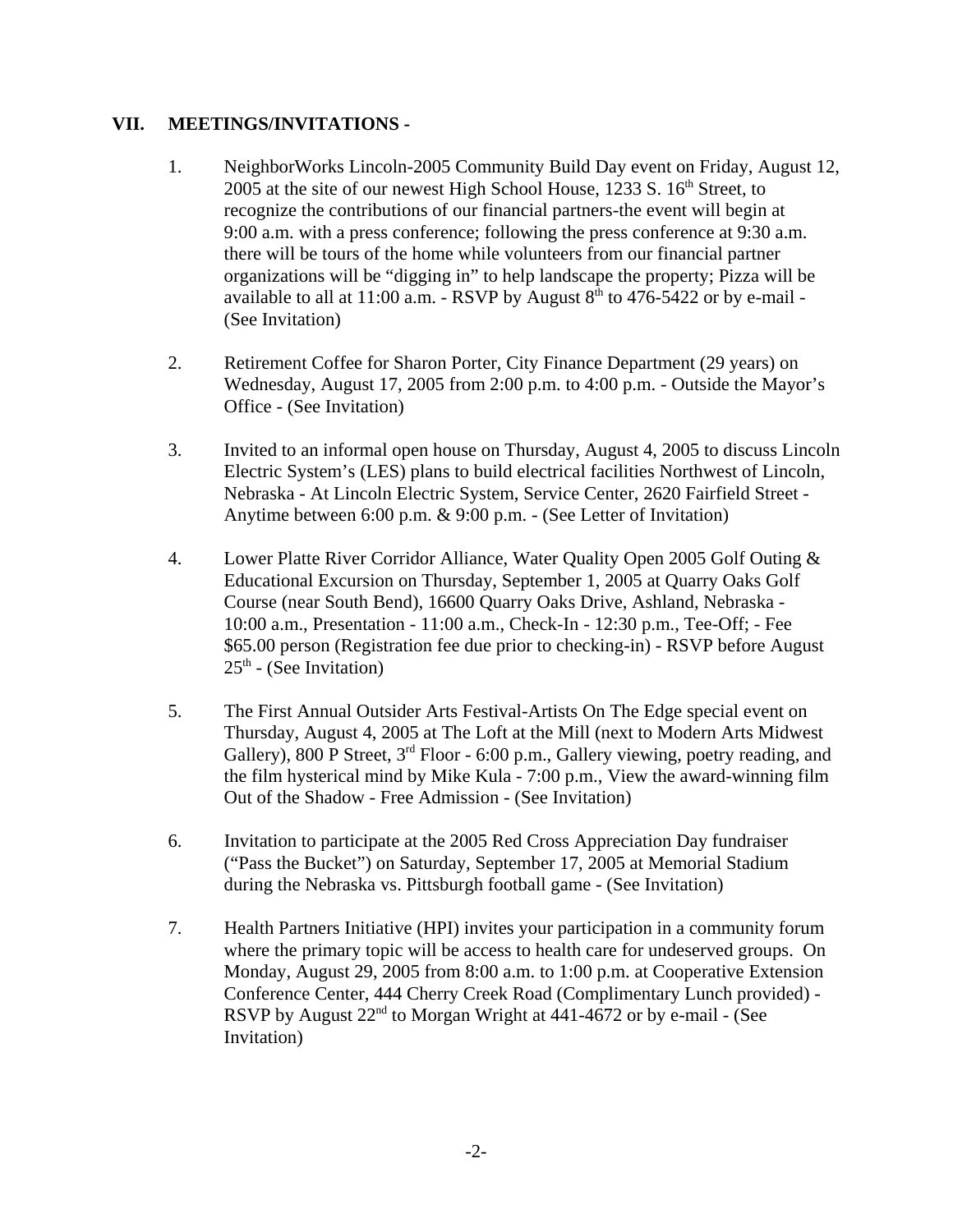8. Please Join the Community Services Initiative, the Health Partners Initiative, the League of Human Dignity, and StarTran as we formally announce a coordinated system of human services transportation in Lincoln and Lancaster County. On Tuesday, August 9, 2005 at 2:00 p.m. at The League of Human Dignity, 1701 "P" Street - (See Invitation)

## **VIII. ADJOURNMENT**

## **\*HELD OVER FROM JULY 25, 2005.**

ca080105/tjg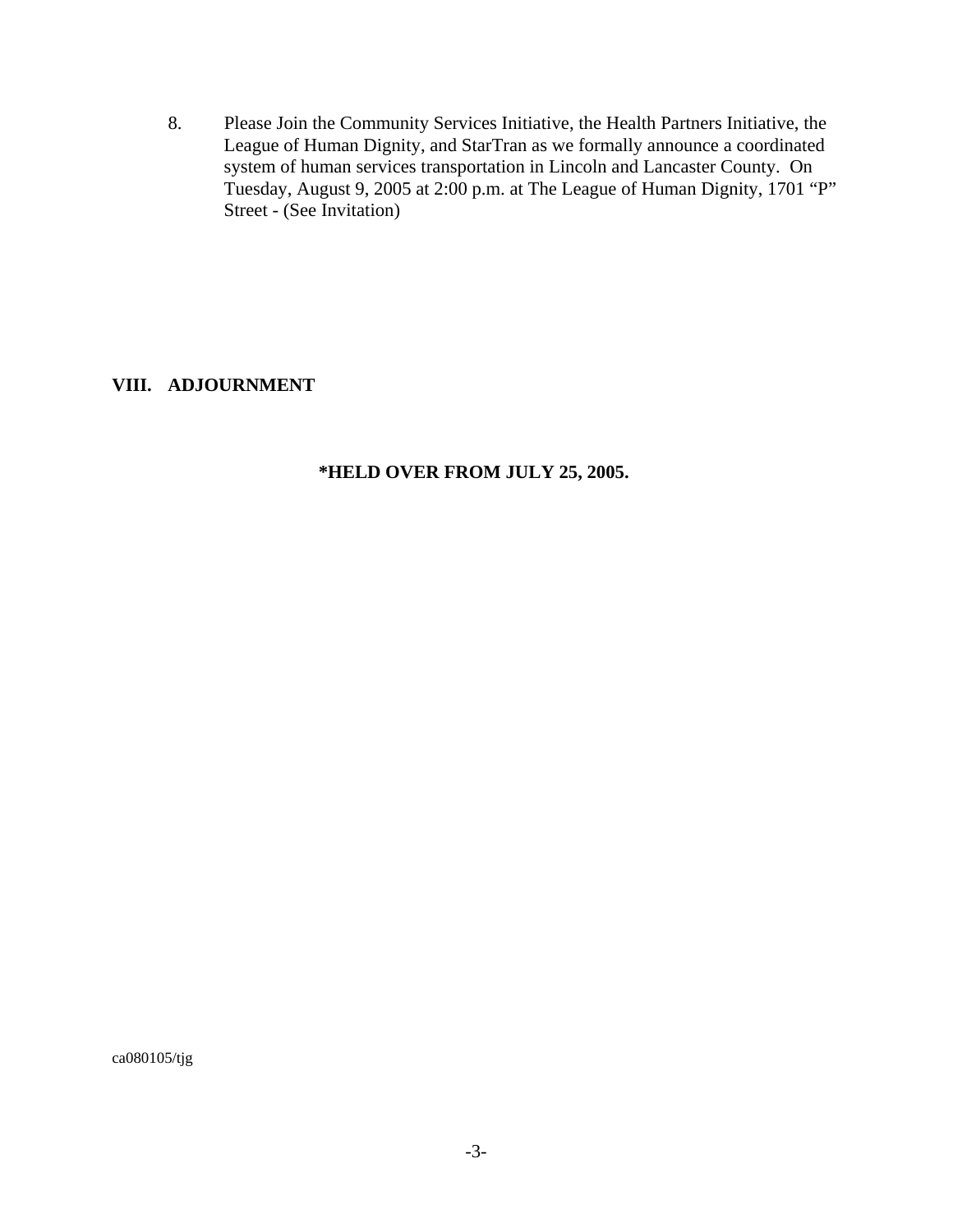

Chamber of Commerce

July 25, 2005

Ken Svoboda, Chair Lincoln City Council 555 South 10<sup>th</sup> Street Lincoln, NE 68508

Dear Chairman Svoboda and Council:

This letter is a follow-up to my late June contact with you regarding the process the City Council would be following in making their appointment under LB 546, the Opportunity Zone Act (2005). It is my understanding that the City Council is preparing to make an appointment soon.

For your consideration, the Lincoln Chamber of Commerce wishes to forward the name of Tim Mettenbrink to be appointed to the Innovation Zone Commission created under section 7 of LB 546. Mr. Mettenbrink is Vice President for real estate for NEBCO, Inc. and has a keen interest in serving on this commission. Mr. Mettenbrink is eminently qualified, with expertise in real estate, as well a background that includes working with technology and military applications. Tim is a registered architect and licensed real estate broker. Attached for your review is a brief biography on Mr. Mettenbrink.

The Lincoln Chamber is proud to offer our full support to Mr. Mettenbrink. Our organization has been an active supporter and promoter of the Opportunity Zone legislation and will continue to be an active leader in promoting regional planning and cooperation.

We urge your support for Mr. Timothy A. Mettenbrink's appointment to this important position.

incerely."

Wendy Birdsall Interim President

Enc. Mettenbrink Bio

Bruce J. Bohren Senior Vice President - Public Policy

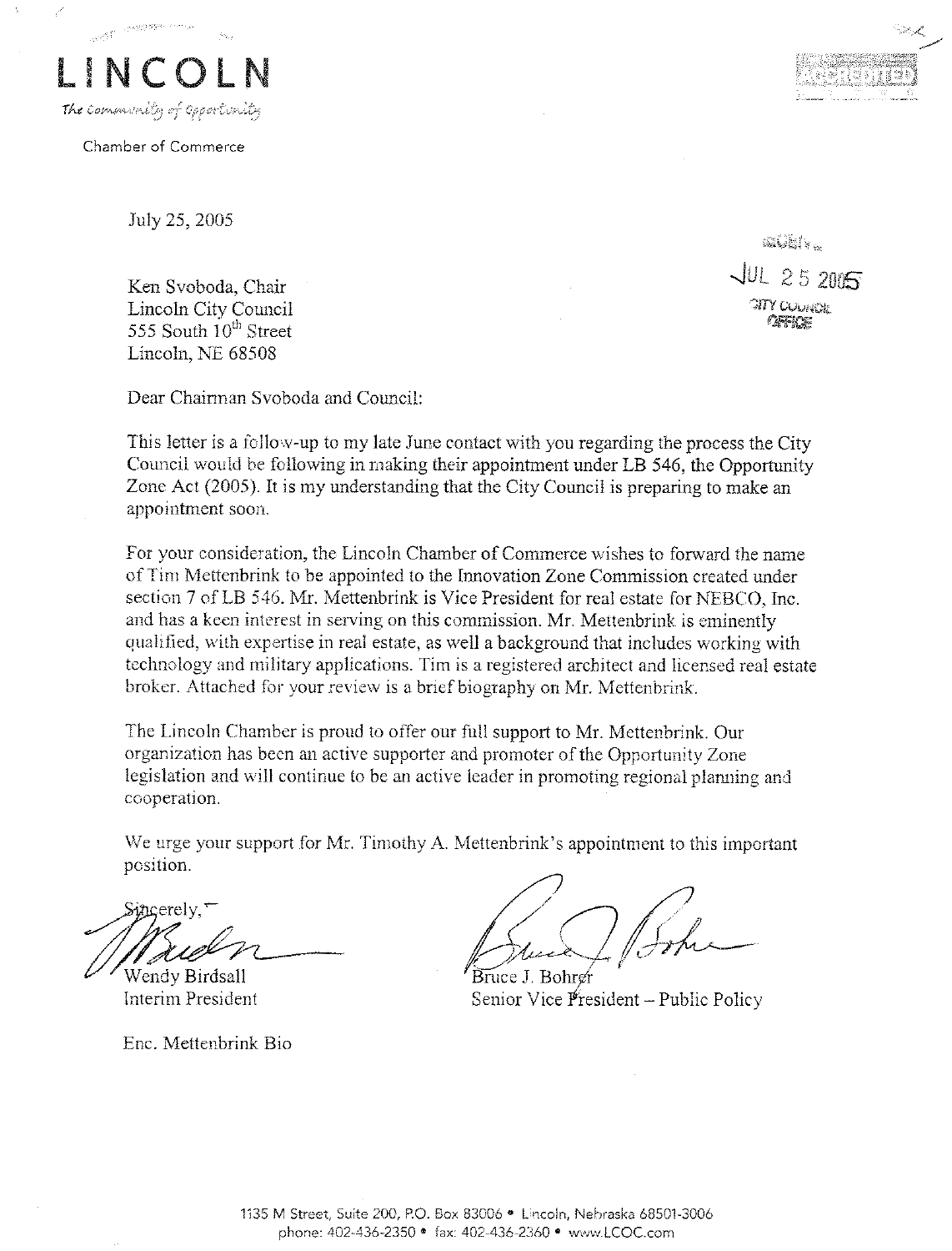NEBCO, INC. 1815 Y STREET, P.O. BOX 80268, LINCOLN, NEBRASKA 68501 TEL. (402) 434-1212



#### Timothy A. Mettenbrink

Tim was born in Grand Island, spent his early years in Omaha, attended high school in Grand Island, and graduated from the University of Nebraska Lincoln with an architectural degree. He practiced architecture with firms in Omaha, Cheyenne and Phoenix before starting architecture and interior design firms in Scottsdale. He formed Mettenbrink Development Company on Maui where the firm managed and developed commercial real estate projects including the Grand Wailea Resort, Four Seasons Resort Wailea, the Maui Research & Technology Park and the Maui High Performance Computing Center. Upon moving the firm and family to Nebraska, he provided real estate and project management services to corporate and institutional clients including Clarkson Hospital, First National Bank, Union Pacific Railroad, Farm Credit Services of America and Ameritas Life Insurance Company. He recently joined Nebco, Inc. where he serves as a Vice President responsible for real estate development and asset management. He is also Vice President and Broker of Nebco Realty Group, a subsidiary responsible for real estate sales, leasing and property management.

Tim holds certification from the National Council of Architectural Registration Boards. maintains Architectural licenses in Arizona, Hawaii and Nebraska and is a licensed Real Estate Broker in Nebraska. He is a member of the Nebraska Coaches Association, maintains certification with the Nebraska Department of Education and coaches volleyball at Omaha Marian High School. He is an initial inductee into the Grand Island Northwest High School Hall of Honor.

Tim and his wife Betty live in Omaha and have a daughter Jamie attending Northeastern University in Boston, and a daughter Corrie who attends Omaha Marian High School.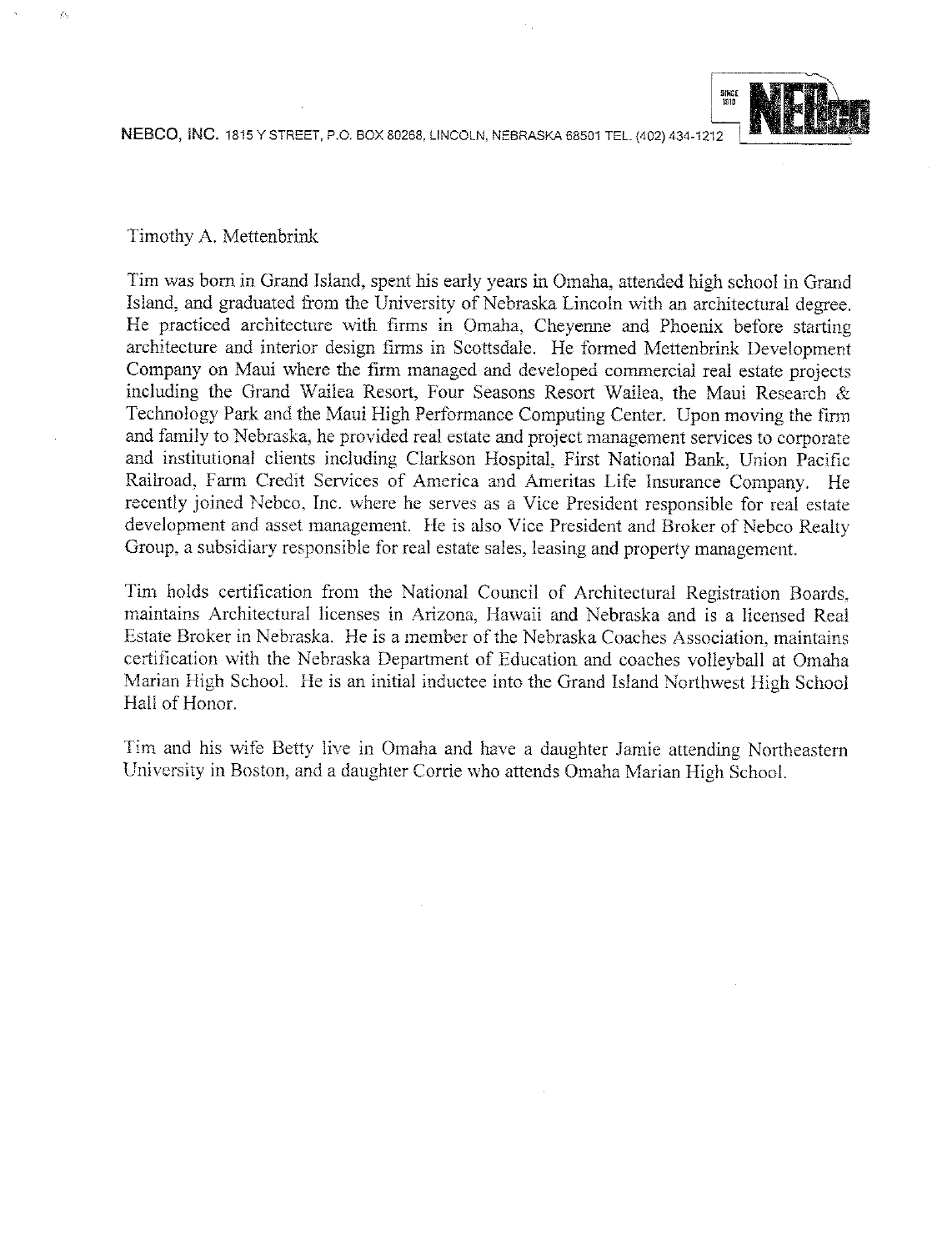

# NEBRASKA MAYOR COLEEN J. SENG

lincoln.ne.gov

Lincoln City Libraries Carol J. Connor, Director 136 South 14th Street Lincoln, Nebraska 68508-1899 402-441-8500 fax: 402-441-8586 library@mail.lcl.lib.ne.us www.lcl.lib.ne.us

## July 19, 2005

Ken Svoboda, Chair Lincoln City Council 555 So. 10th Street Lincoln, NE 68508

Dear Mr. Svoboda:

Enclosed are letters and resumes received by the Lincoln City Library Board of Trustees from ten persons interested in being appointed to the Library Board to fill one seven-year term created by Darrell Podany completing his seven-year term.

This group of excellent candidates responded to articles in the Lincoln Journal Star announcing the vacancy and to notices posted at all library branches as well as distributed to community, recreation and cultural centers. Individuals who had previously expressed interest in being appointed to the board were also notified that a vacancy would exist and were asked to contact the board if they were interested in being appointed.

At its July 19th meeting, the Library Board reviewed the qualifications of the candidates based on current and future needs of the Board of Trustees along with interest in public libraries. The Library Board of Trustees, as an administrative board, strives to collectively develop occupational diversity. diversity in membership, financial experience, political acumen, legal knowledge and understanding, and business/management experience.

With these needs in mind, the Library Board recommends April Stevenson. Ronald Wall or Thomas Walsh for consideration for appointment to the Lincoln City Library Board of Trustees for the term September 1, 2005 through August 31, 2012.

As soon as the City Council completes its appointment process, the new board member will be contacted and the orientation process begun. Thank you for your consideration. Please contact me if you have any questions.

Sincerely.

Carol J.

Library Direct

Enclosure: Letters/Resumes

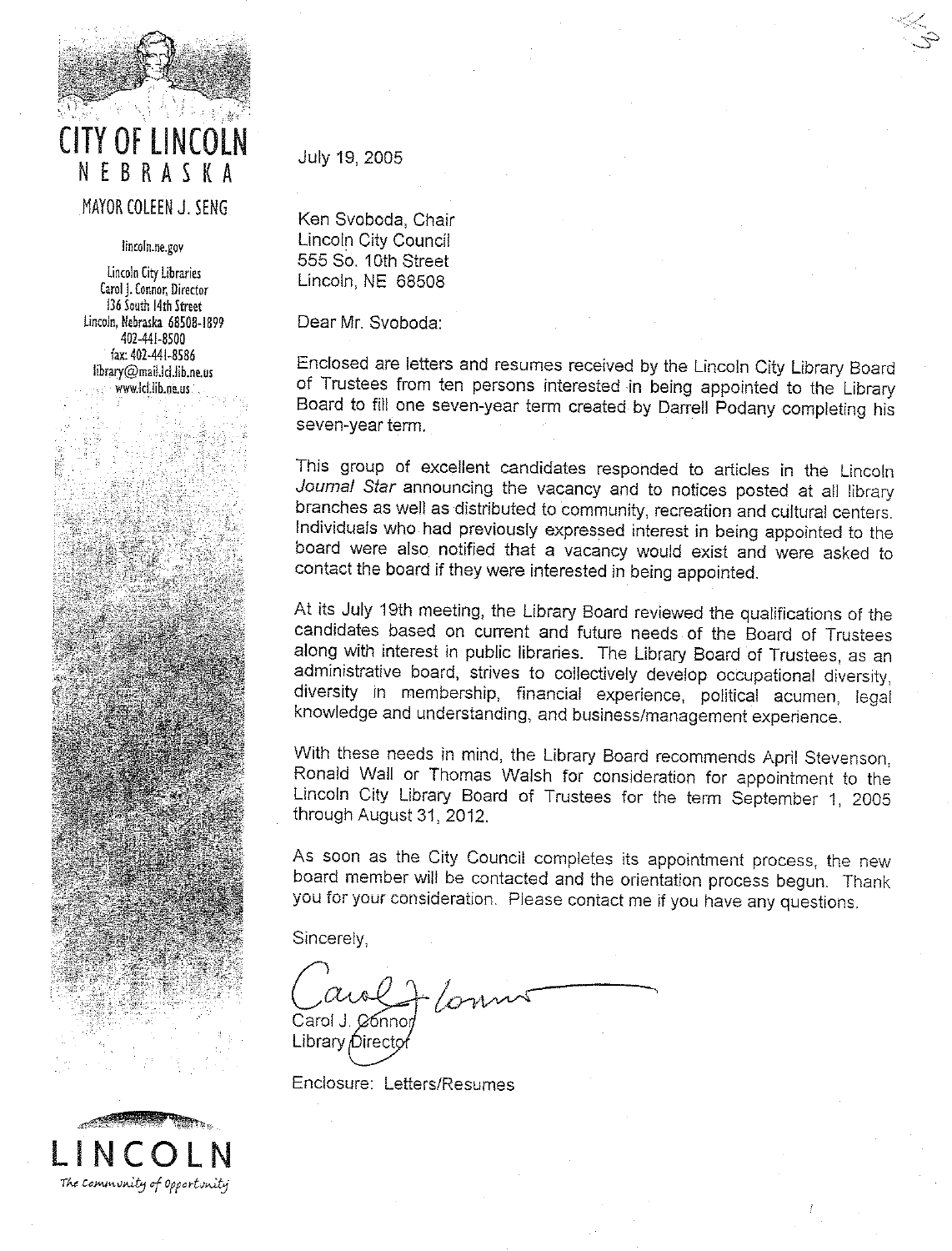# **MINUTES CITY COUNCIL MEMBERS' "NOON" MEETING MONDAY, AUGUST 1, 2005** *CONFERENCE ROOM 113*

*Council Members Present:* Ken Svoboda, Chair; Patte Newman, Vice-Chair; Jon Camp, Jonathan Cook, Robin Eschliman, Dan Marvin, Annette McRoy; ABSENT: None

*Others Present:* Mark Bowen, Rick Hoppe, Mayor's Office; Dana Roper, City Attorney's Office; Joan Ray; Council Staff; Lynn Johnson, Parks & Recreation Director; Deena Winter, Lincoln *Journal Star* representative

## **I. MINUTES**

- 1. Minutes from Directors' Meeting of July 18, 2005.
- 2. Minutes from Council Members' "Noon" Meeting of July 18, 2005.
- 3. Minutes RE: Tentative Changes To Recommended Mayor's Budget July 18, 2005.

Chair Ken Svoboda, by acclimation of the Chair, approved the minutes. No objections were formally offered, thus the minutes were approved as presented.

# **II. COUNCIL REPORTS ON BOARDS, COMMITTEES, COMMISSIONS AND CONFERENCES**

1. JOINT BUDGET COMMITTEE (McRoy/Newman) Ms. McRoy reported that they had passed the Keno recommendations on the Human Services/Community piece that goes through JBC for allocation. There were some agency updates, which Ms. Newman will outline. The Community Service Initiative update was presented. Ms. McRoy noted there were some interesting numbers regarding economic development which we will bring back to Council at a future point, because there will be, Ms. McRoy felt, a broad interest on this issue among the Council Members.

Ms. Newman reported on the Agency Updates: The Hispanic Center has interviewed two excellent candidates for the Director's position. The Good Neighbor Center has an interim director who might stay; Malone Center is doing well; Peoples City Mission apparently wants to expand and has a Master Plan - we'll keep you posted on that issue.

## OTHER MEETINGS: - None

**III. APPOINTMENTS/REAPPOINTMENTS** - Mr. Hoppe handed out material to Council Members noting that in July they had finalized the City Personnel Board Appointment and that is now proceeding through channels. The Cable Advisory and the Aging Advisory Boards will be having public hearings, too, on those appointments. Mr. Hoppe indicated that he had checked recently with various departments concerning committee appointments that needed to be addressed. The GAIC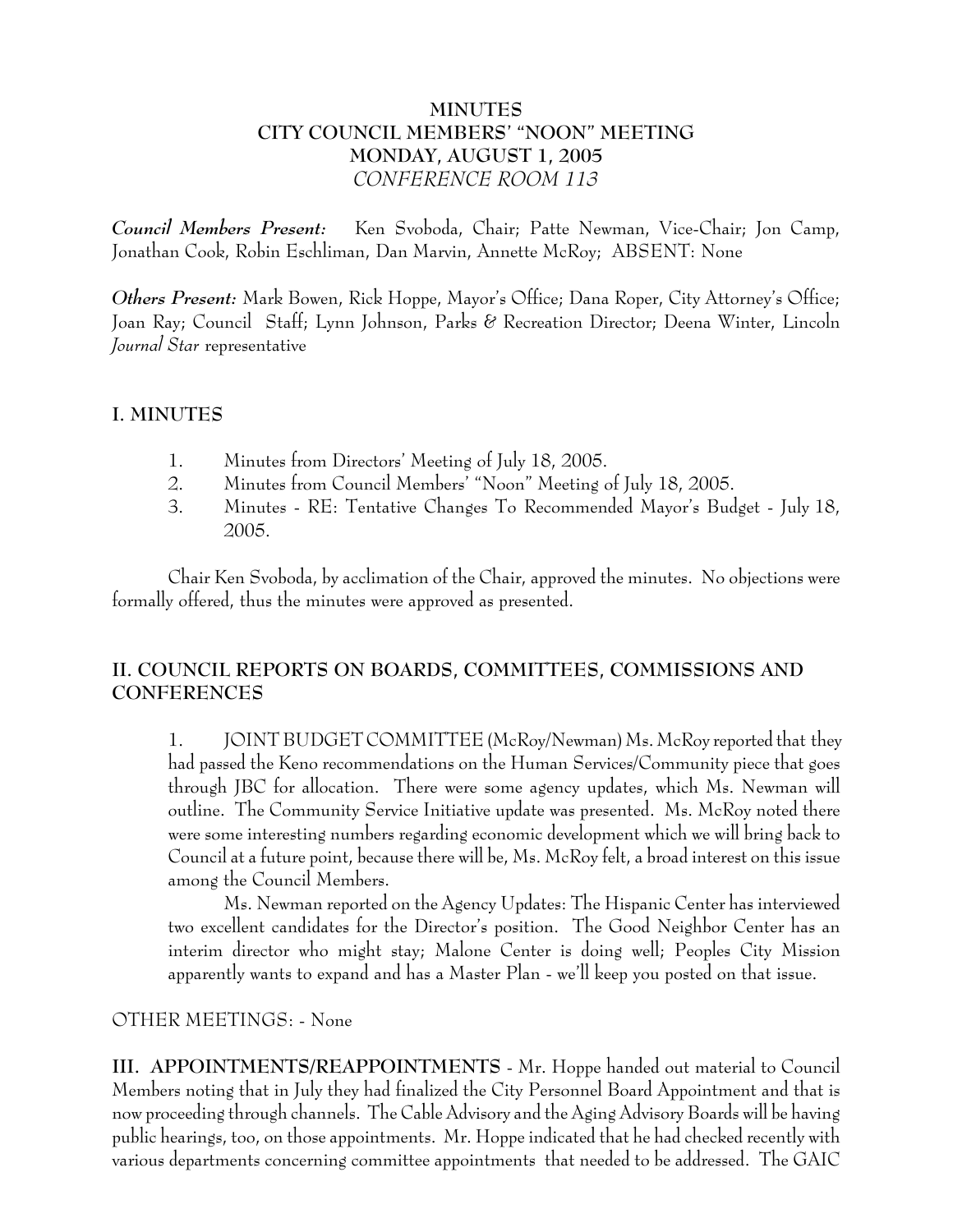had a couple of things that had slipped through the cracks that are now being corrected and we will get that back on track. The Community Health Endowment appointments should be before you next week. There are a number of appointments to the Community Development Task Force, the Forestry Advisory Board, Water Conservation Board, the Pedestrian/Bicycle Advisory Committee and couple of others involving Water that will be coming up within the next month between August  $15<sup>th</sup>$  and September  $15<sup>th</sup>$ . The process has just begun on these.

Mr. Camp has been reappointed by the Mayor to the Public Building Commission. The paperwork should go in on that today. The Mayor has decided to re-appoint Roger Larsen and Tommy Taylor to the Planning Commission, each of whom agreed to serve another term.

**IV. REQUESTS OF COUNCIL FROM MAYOR -** Mr. Bowen reported that he had been discussing the Joint Meeting between the Omaha and Lincoln Councils. The dates that had been looked at were the  $17<sup>th</sup>$ ,  $18<sup>th</sup>$  and  $24<sup>th</sup>$  and/or  $25<sup>th</sup>$  of August - the Wednesday's and Thursdays in August.

Senator Hagel has requested to meet with all of the Council Members, the County Board, the Mayor and other elected officials on the 17<sup>th</sup> of August in the morning. The Joint Meeting could be done in the afternoon of the 17<sup>th</sup>. That was the first choice. Mr. Bowen didn't know the Council's summer vacation plans and would appreciate feed back on what dates would work best for each Council Member.

Discussion ensued with a final decision being reached to hold the Joint Lincoln/Omaha Council meeting from 1:30 - 5:30 p.m. on one of the suggested dates - yet to be determined. Agenda items will include issues carried over from the last discussions regarding planning events, development events. There were some security issues looked at last time, as well as legislative coordination between the two cities.

Mr. Bowen proposed a council briefing prior to the Night Meeting on the Downtown Master Plan since the consultants would be in town on that date, but would not be available for the actual meeting during the public hearing. This would be the latest update information with the consultants available for questions. Council decided to simply request a one page summary of their information with no meeting.

## **V. MISCELLANEOUS -**

1. Discussion of an appointment to the I-80 Economic Corridor Commission (Innovation Zone Commission) recently established by the Legislature. (K. Svoboda) Council discussed their appointment options. It was not known if the County Board would be appointing County Board members. The Council had the option of appointing a Council Member or someone else. The Chamber had submitted a name in nomination to the Commission for Council's consideration. After discussion, it was agreed that the name submitted, being an Omaha resident, would not be the one to represent the City of Lincoln on the Committee. Mr. Bowen suggested that Council contact Mr. Cecil Steward with the Joslyn Institute who has worked on this corridor development for many years. He may have ideas for nominees or Council may be interested in asking Mr. Steward to serve. Council also directed Mr. Bowen to contact the Chamber to discuss the Council's concern with their nominee.

This item will be on the August  $15^{\text{th}}$  "Noon" Agenda for follow-up.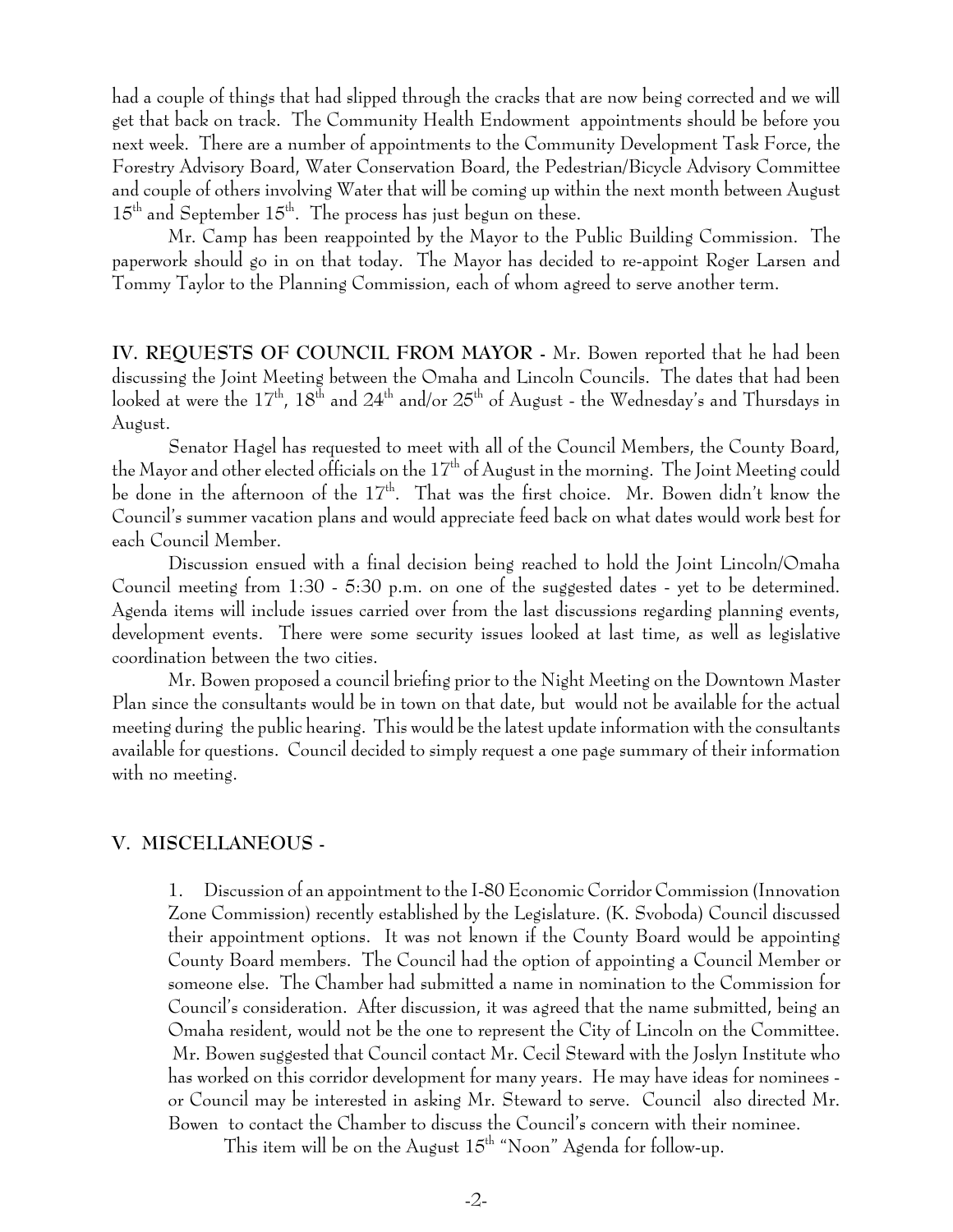2. Discussion - Council Members' "Slush" Fund - A Good Thing. (K. Svoboda) Mr. Svoboda noted that this would be funded by Council Members' donations for birthday cookies and cards. These expenditures have been borne fully by Staff in the past and Mr. Svoboda felt Council Members should chip in on those expenses. This would be a petty cash fund on hand for those expenditures. Council agreed that this would be appropriate.

3. Discussion - Library Board Vacancy - (Material forwarded to Council on 7/19/05 & received copies in their "Noon" Agenda packets for August  $1<sup>st</sup>$ ) Mr. Marvin commented that he knew April Stevenson [one of several candidates submitted by the Library Board for Council's consideration] and felt she would make a good, qualified candidate to serve on the Board. After a brief discussion, Mr. Marvin moved to appoint Ms. April Stevenson to fill the upcoming Library Board Vacancy. The motion was seconded by Ms. Eschliman and carried by the following vote: AYES: Camp, Cook, Eschliman, Marvin,, McRoy, Newman, Svoboda. NAYS: None. Staff will prepare a notice to Carol Connor, Director of the Lincoln City Libraries and the Resolution Request for appointment which will be forwarded to the City Clerk's Office.

Ms. Newman did mention that she was very impressed while reading the resumes of those nominees for the Library Board. Mr. Svoboda felt there were excellent qualifications among all of the candidates. It was noted that if these people might be interested, they would be excellent persons to fill positions on other City Boards - such as the Community Development Task Force. Mr. Bowen stated that he could send an application to these folks to see if they might be interested in serving - especially on the CDTF.

## **VI. CITY COUNCIL MEMBERS**

### **JON CAMP** - No Further Comments

**JONATHAN COOK** - Mr. Cook brought up the issue of reconsideration or veto override on an issue to be discussed on today's formal agenda. After a brief discussion, Mr. Roper explained that with the reconsideration there would be an opportunity for continued public hearing. It is difficult and raises issues if Council does veto and then wants to schedule a public hearing. Council's consideration at that point is to over-ride or not to over-ride - there would really be no re-visiting of the issue [that would justify continued public hearing]. Consequently, Mr. Roper felt it would be better handled to have the issue reconsidered if they wanted to give everyone another opportunity for input. Mr. Svoboda noted that if the reconsideration process were followed, the only thing Council would have accomplished is to have another public hearing where we would receive the same information that has already been presented. It was decided that, at the meeting today, at the end of the 3rd Reading votes, if anyone wished to make a reconsideration motion it could be handled then. If no one makes such a motion, Council will move on and there will be no reconsideration. Everyone agreed that this would be an acceptable course of action.

**ROBIN ESCHLIMAN** - No Further Comments